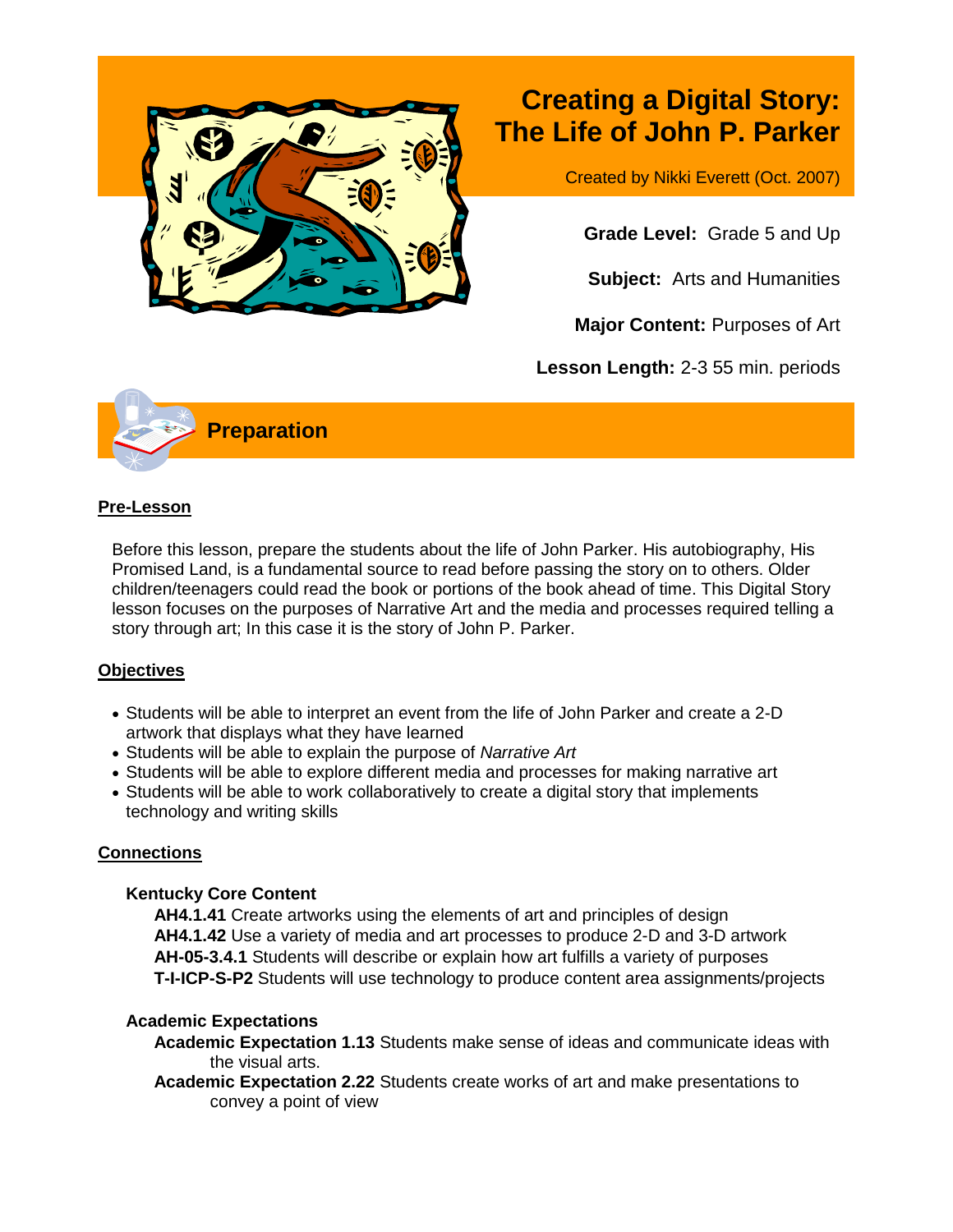

Book: His Promised Land: Autobiography of John Parker edited by Sprague

Selected Children's Books of the Underground Railroad (examples) Moses: When Harriet Tubman Led her People to Freedom by Carole Boston Weatherford, illustrated by Kadir Nelson

Sweet Clara and the Freedom Quilt by Deborah Hopkinson

Follow The Drinking Gourd by Jeanette Winter

Digital camera and computer

Computer software: Photo Story for Windows or other appropriate Media Software used for Digital Story telling and a media player such as Windows Media Player

See link for example of a Digital Story: [http://www2.fortthomas.kyschools.us/moyer/neverett/studio\\_art.htm](http://www2.fortthomas.kyschools.us/moyer/neverett/studio_art.htm)

Other helpful websites:

[www.johnparkerhouse.com](http://www.johnparkerhouse.com/)

[www.freedomcenter.org](http://www.freedomcenter.org/)



Strategies and Activities

- **Teaching strategies** that will be used to actively engage the students include cooperative learning (brainstorming and working with large group to create the story), and problem solving (deciding on media, process and imagery that would best represent a particular event in Parker's life)
- After introducing the content and objectives, discuss review purposes of art (expressive, narrative, ceremonial, functional)
	- $\circ$  Which one of these purposes will we be using to tell the story of John Parker? Artists create narrative art to tell a story. Your narrative art should include a plot, scene, and characters just like when you create a story.
- Show them examples of children's books illustrating slavery and the Underground Railroad.
- Discuss the feelings and emotions that were part of the experiences. (examples)
	- o How do you think John Parker would feel when taken from his mother?
	- $\circ$  Imagine what it would be like walking barefoot from Virginia to Alabama. How long would that take?
	- $\circ$  What is the importance of the doctor teaching John Parker how to read and write?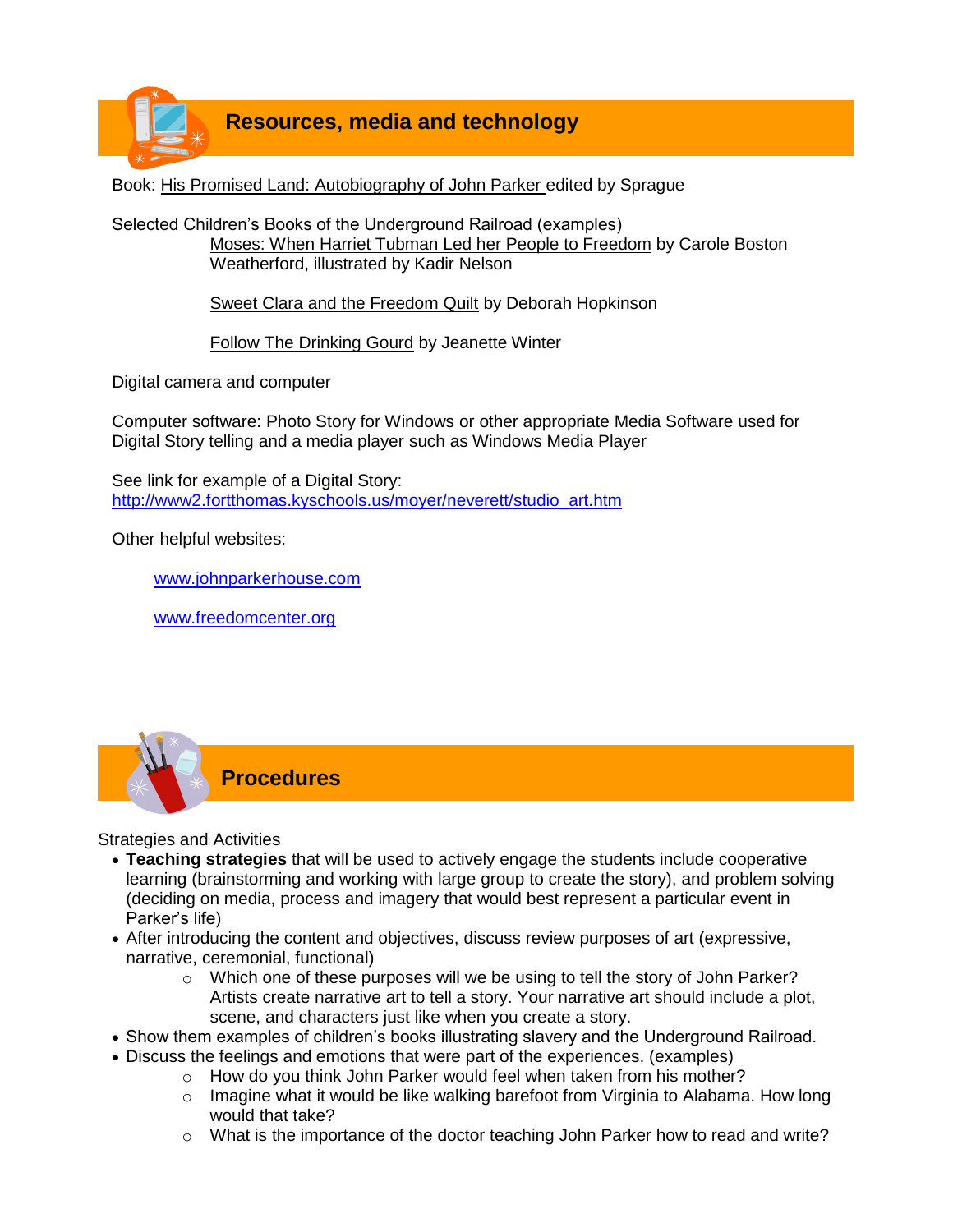- o How would you feel after you were able to buy your freedom?
- o Would you risk your life to free others?
- Next, assign or figure out as a class what part of the story he/she would like to write about and illustrate. Have them research pictures and more information for homework.
	- $\circ$  An outline of his life can be found at the end of this lesson you can use this as a guide to divide the story among the class.
- Their individual drawings will vary and it will be up to them to find the best solution for expressing an event in life of John Parker. Media and process will also be the student's choice. The teacher will be available as a guide for the decisions that they must make to create their work of art.

#### *Closing*

- At the end of the lesson, review the lesson objectives/content.
	- How did this story connect to their own lives?

#### **Summative Student Assessment**

- Students will be able to answer questions correctly when asked verbally at the end of the class
- Students will be able to create an illustration that depicts the life of John Parker. Students will also have to explain the event that is represented and record the explanation for the Digital Story

#### **Cross-Curricular Lessons**

 This lesson could be taught in conjunction with other Arts and Humanities classes (ex. Music: Spirituals, Folk Music) as well as Social Studies curriculum (Civil War, Underground Railroad, slavery, Civil Rights Movements, etc.)





#### **Suggested scenes**

| <b>Birth</b>            | <b>Running away</b>          | <b>Ripley Ohio</b>                    | <b>Business in</b><br><b>Ripley</b> | <b>Conductor on the</b><br><b>UGRR</b> |
|-------------------------|------------------------------|---------------------------------------|-------------------------------------|----------------------------------------|
| <b>Childhood</b>        | Working at the<br>foundry    | <b>Abolitionists</b>                  | <b>Inventions</b>                   | <b>Adventures</b>                      |
| Sold into slavery       | <b>Buying his</b><br>freedom | <b>Underground</b><br><b>Railroad</b> | <b>Family life</b>                  | <b>Risks</b>                           |
| Life with the<br>doctor | <b>Moving north</b>          | Safe houses                           | "Secret life"<br>identity           | Hero                                   |
|                         |                              |                                       |                                     |                                        |